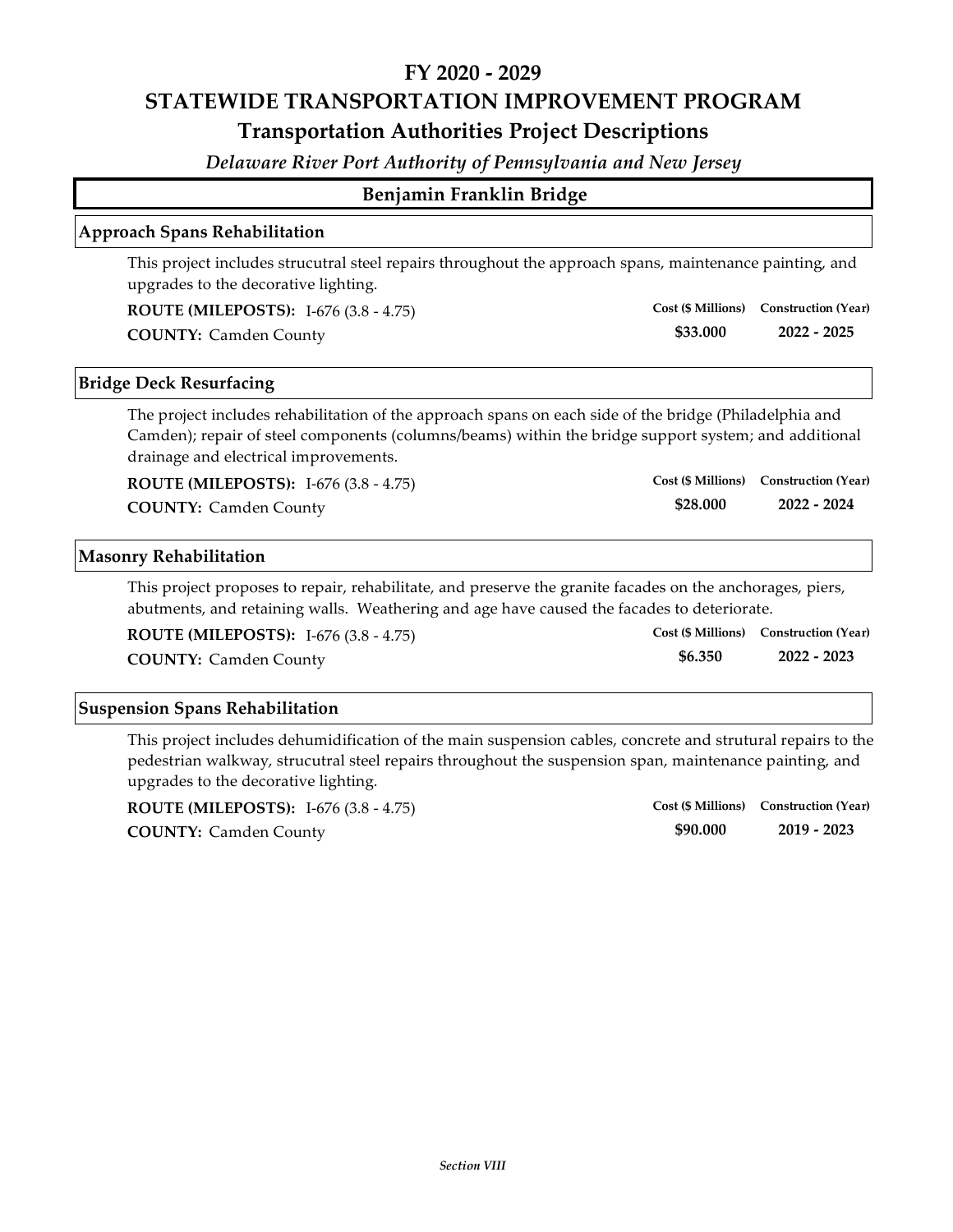*Delaware River Port Authority of Pennsylvania and New Jersey*

|                                                                                                                                                                                                                                                                  | <b>Betsy Ross Bridge</b>      |                                        |
|------------------------------------------------------------------------------------------------------------------------------------------------------------------------------------------------------------------------------------------------------------------|-------------------------------|----------------------------------------|
| New Jersey Approach Roadway Resurfacing                                                                                                                                                                                                                          |                               |                                        |
| This project provides for the resurfacing of approach roadways leading to the Betsy Ross Bridge. The proje-<br>will include concrete repairs and paving.                                                                                                         |                               |                                        |
| <b>ROUTE (MILEPOSTS):</b>                                                                                                                                                                                                                                        |                               | Cost (\$ Millions) Construction (Year) |
| <b>COUNTY: Camden County</b>                                                                                                                                                                                                                                     | \$18.000                      | $2019 - 2021$                          |
| Painting & Steel Repairs                                                                                                                                                                                                                                         |                               |                                        |
| This project will entail the blast cleaning and painting of the entire Betsy Ross Bridge along with<br>substructure steel repairs. This project also proposes to install protective shielding above and below the<br>roadway level.                              |                               |                                        |
| <b>ROUTE (MILEPOSTS):</b>                                                                                                                                                                                                                                        |                               | Cost (\$ Millions) Construction (Year) |
| <b>COUNTY: Camden County</b>                                                                                                                                                                                                                                     | \$78.000                      | $2018 - 2024$                          |
|                                                                                                                                                                                                                                                                  | <b>Commodore Barry Bridge</b> |                                        |
| <b>Bridge Deck Rehabilitation</b>                                                                                                                                                                                                                                |                               |                                        |
| This project proposes concrete deck repairs and includes the installation of a protective top coat to the<br>section of the the roadway surface.                                                                                                                 |                               |                                        |
| <b>ROUTE (MILEPOSTS):</b>                                                                                                                                                                                                                                        |                               | Cost (\$ Millions) Construction (Year) |
| <b>COUNTY: Gloucester County</b>                                                                                                                                                                                                                                 | \$14.000                      | $2019 - 2021$                          |
| <b>Deleading and Repainting</b>                                                                                                                                                                                                                                  |                               |                                        |
| This project includes the blast cleaning and painting of the entire Commodore Barry Bridge along with<br>substructure concrete rehabilitation. Under this particular project we anticipate installing protective<br>shielding above and below the roadway level. |                               |                                        |

| <b>ROUTE (MILEPOSTS):</b>        |          | Cost (\$ Millions) Construction (Year) |
|----------------------------------|----------|----------------------------------------|
| <b>COUNTY: Gloucester County</b> | \$76.000 | $2015 - 2023$                          |

## **Structural Rehabiliation ‐ Phase II**

This project replaces the out of service tansverse maintenance walkways attached to the bridge approach piers. It will also perform various concrete and steel repairs to the bridge as identified in recent biennial an interim inspections.

| <b>ROUTE (MILEPOSTS):</b>        |          | Cost (\$ Millions) Construction (Year) |
|----------------------------------|----------|----------------------------------------|
| <b>COUNTY:</b> Gloucester County | \$14.400 | 2019 - 2021                            |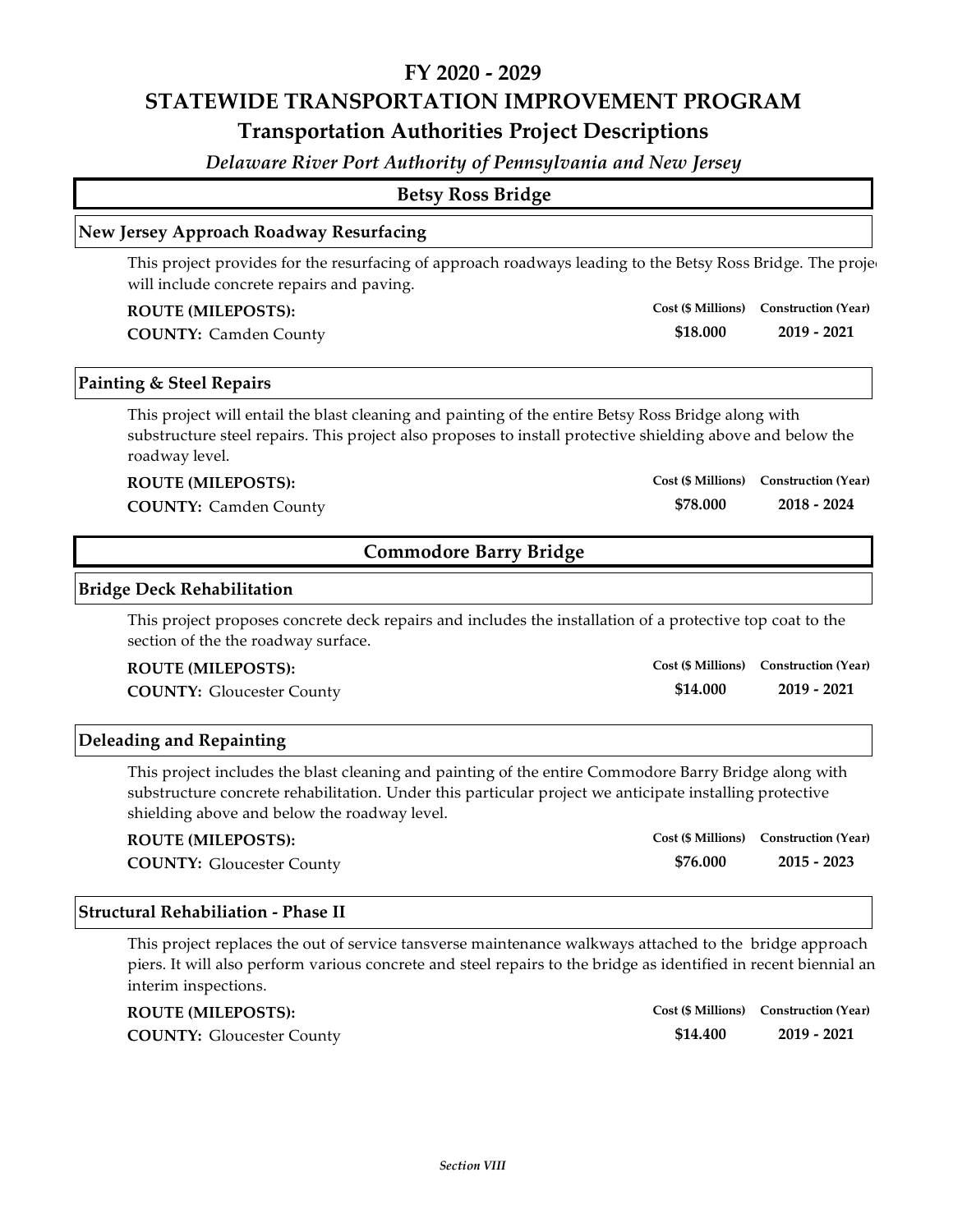*Delaware River Port Authority of Pennsylvania and New Jersey*

**PATCO**

### **Embankment Restoration, Drainage Improvements, & Retaining Walls Rehab.**

This project will rehabilitate and restore embankments and retaining walls at several locations along PATCO right-of-way to prevent erosion and preserve drainage control in order to maintain the system in  $\varepsilon$ safe and functional condition. The work includes stabilizing deteriorated embankment slopes, constructing drainage improvements, and retaining walls between Camden and Lindenwold.

**ROUTE (MILEPOSTS):**

**COUNTY: 2019 ‐ 2022** Camden County

### **Install Elevators in Remaining PATCO Stations**

The project will install new elevators at six (6) PATCO stations not currently served by elevators. The six (6 stations include Ashland, Haddonfield, Westmont, Collingswood, City Hall, and 12th‐13th & Locust Stations. Seven of the 13 PATCO stations already have elevators in service All stations on the PATCO system will be compliant with the Americans with Disabilities Act (ADA) when the project is completed.

**COUNTY: 2018 ‐ 2021** Camden County

### **Lindenwold Yard Track Rehabilitation & Lindenwold Viaduct**

This effort is to perform a rehabilitation of the tracks in PATCO's Lindenwold Yard. The project will involve the removal and replacement of individual yard tracks, switches, signals, lighting, and viaduct trac structure.

| <b>ROUTE (MILEPOSTS):</b>    |          | Cost (\$ Millions) Construction (Year) |
|------------------------------|----------|----------------------------------------|
| <b>COUNTY: Camden County</b> | \$34.000 | 2018 - 2020                            |

### **PATCO Hall and Way Interlocking Rehabilitation**

This project will replace the track and switches at Hall and Way Interlockings in the Camden subway. The work includes replacement of existing turnouts and crossing diamonds and installation of signal and electrical components.

#### **ROUTE (MILEPOSTS):**

**COUNTY: 2019 ‐ 2021** Camden County

### **PATCO Interlocking and Track Rehabilitation Phase II**

This effort is to perform a rehabilitation of Locust, Hall, Way, East/West Ferry, and East Crest Interlockings The project will involve the removal and replacement of switches, frogs, ties, and signal/communication/power cabling.

### **ROUTE (MILEPOSTS):**

**COUNTY: 2019 ‐ 2024** Camden County

**\$26.400 Cost (\$ Millions) Construction (Year)**

**Cost (\$ Millions) Construction (Year)**

**\$5.400**

**\$32.000 Cost (\$ Millions) Construction (Year)**

**Cost (\$ Millions) Construction (Year)**

**\$9.100**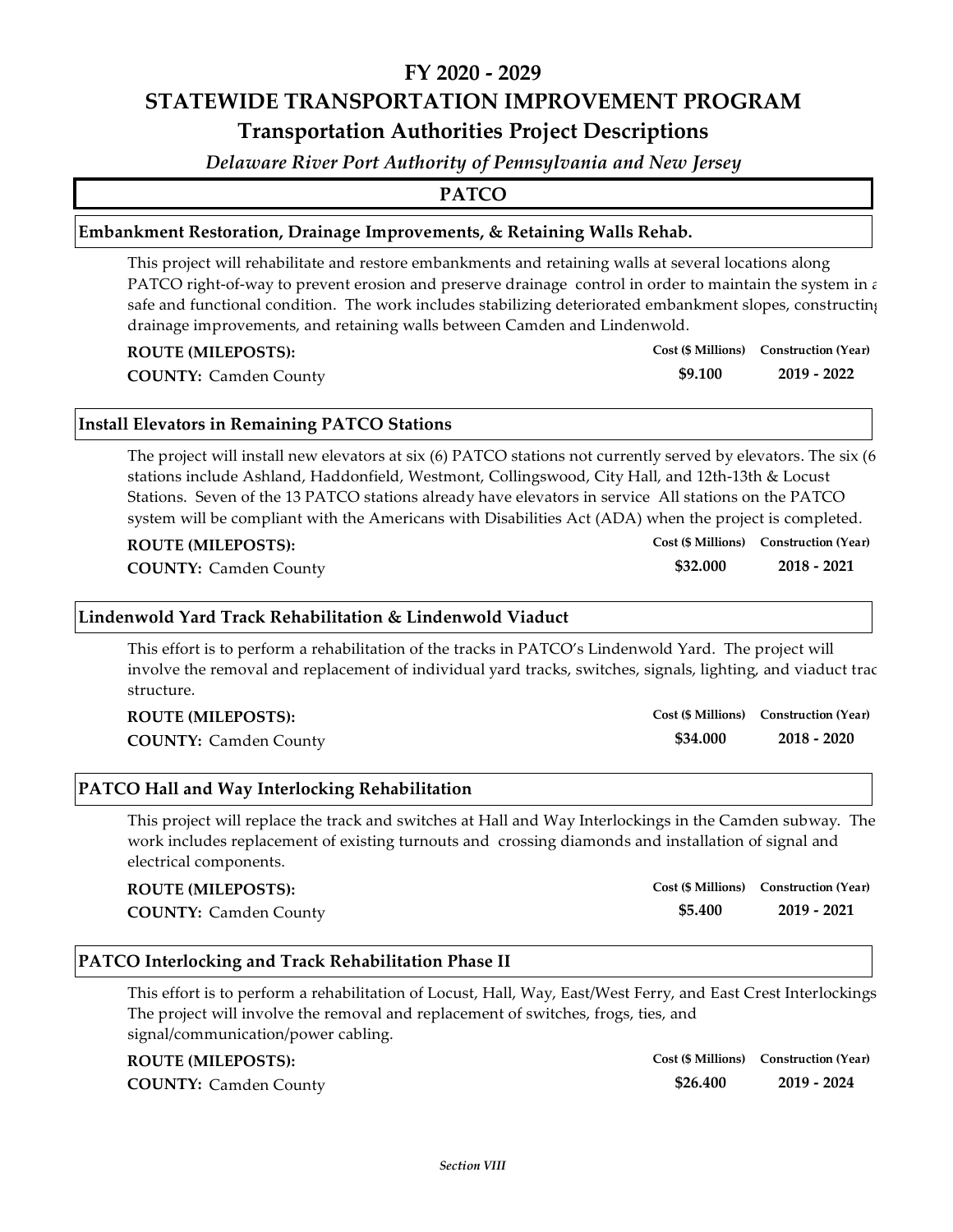*Delaware River Port Authority of Pennsylvania and New Jersey*

### **PATCO Station Enhancements**

This effort will provide for station enhancements at several stations. The project will include signage upgrades, flooring upgrades, and upgrades to platforms to enhance the customer experience.

### **ROUTE (MILEPOSTS):**

**COUNTY: 2019 ‐ 2021** Camden County

### **Rehabilitation of PATCO Fleet**

This project is overhauling the 120 vehicle PATCO Transit Car fleet. The fleet is over 40 years old and requires increased maintenance for service reliability. An evaluation of the car fleet determined that a majour overhaul to the fleet was warranted and more cost effective than a new car procurement.

**\$7.000**

**\$194.000**

**Cost (\$ Millions) Construction (Year)**

**Cost (\$ Millions) Construction (Year)**

#### **ROUTE (MILEPOSTS):**

**COUNTY: 2011 ‐ 2020** Camden County

### **Reopening of Franklin Square**

Project will include scoping, preliminary design work, ADA accessibility, structural, electrical, plumbing, communication, signal and security elements needed to enhance the currently closed station to full operation.

| <b>ROUTE (MILEPOSTS):</b>    |          | Cost (\$ Millions) Construction (Year) |
|------------------------------|----------|----------------------------------------|
| <b>COUNTY: Camden County</b> | \$32.000 | $2018 - 2023$                          |

### **Replace Electrical Cables in Subways**

This project includes replacement of power and signal communication cables in subways. Existing cables in service are over 40+ years, and have exceeded expected service life. Replacement is required to ensure reliability of traction power and signal systems.

| <b>ROUTE (MILEPOSTS):</b>    |         | Cost (\$ Millions) Construction (Year) |
|------------------------------|---------|----------------------------------------|
| <b>COUNTY: Camden County</b> | \$8.500 | 2019 - 2022                            |

#### **Subway Structures Renovation**

This project will provide for preventive repairs to tunnels, subway stations, pump rooms owned by PATCO and include miscellaneous steel repair, concrete repair, joint filler, painting, waterproofing, and tunnel leakage mitigation.

| <b>ROUTE (MILEPOSTS):</b>    |          | Cost (\$ Millions) Construction (Year) |
|------------------------------|----------|----------------------------------------|
| <b>COUNTY: Camden County</b> | \$19.000 | $2019 - 2022$                          |